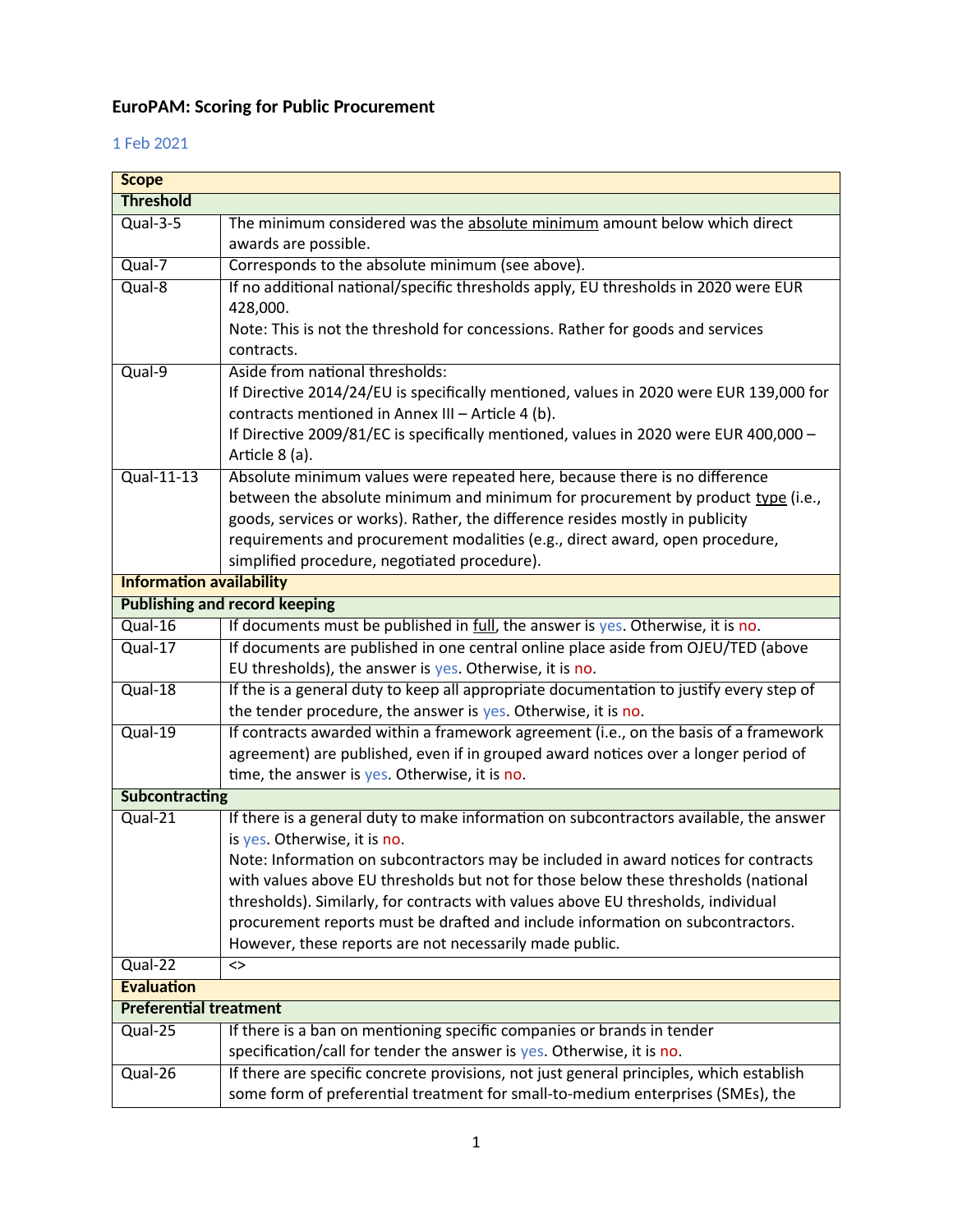|                                  | answer is yes. Otherwise, it is no.                                                          |  |
|----------------------------------|----------------------------------------------------------------------------------------------|--|
| Qual-27                          | If there is preferential treatment for local/national companies, such as reserved            |  |
|                                  | tender procedures for national companies, the answer is yes. Otherwise, it is no.            |  |
| Qual-28                          | If there is a specific set of rules for green/sustainable procurement which involve at       |  |
|                                  | least environmental considerations in contract awarding/decision making, the answer          |  |
|                                  | is yes. Otherwise, it is no.                                                                 |  |
| <b>Bid evaluation</b>            |                                                                                              |  |
| Qual-30                          | If the allowable grounds for tenderer exclusion are specifically listed, the answer is       |  |
|                                  | yes. Otherwise, it is no.                                                                    |  |
| $Qual-31$                        | If bid exclusion only happens after the contracting authority asks the tenderer for          |  |
|                                  | further clarification/explanation, it is not considered automatic exclusion. If the          |  |
|                                  | legislation contemplates hypotheses for bid exclusion without prior tenderer                 |  |
|                                  | consultation, the answer is yes. Otherwise, it is no.                                        |  |
| $Qual-32$                        | If scoring criteria is published on the contract notice, on the invitation to tender         |  |
|                                  | and/or figure in their respective documents, the answer is yes. Otherwise, it is no.         |  |
| $Qual-33$                        | If decisions are always made by a committee, i.e., with no possibility of contract           |  |
|                                  | awarding by a sole individual, the answer is yes. Otherwise, it is no. If the legislation is |  |
|                                  | silent about the existence of an evaluation committee, the answer is also no.                |  |
| Qual-34                          | If there are general regulations on prevention of conflicts of interest, specifically in     |  |
|                                  | procurement legislation, even if not expressly mentioning evaluation committees, the         |  |
|                                  | answer is yes. Otherwise, it is no.                                                          |  |
| Qual-35                          | If the evaluation committee is mandatorily independent of contracting authority, the         |  |
|                                  | answer is yes. Otherwise, it is no.                                                          |  |
| Qual-36                          | If scoring results i.e., individual bidders' scores gradually considered, are only included  |  |
|                                  | in individual procurement reports, or sent to participants of the tender procedure, the      |  |
|                                  | answer is no. If scoring results are made publicly available, either through the award       |  |
|                                  | notice, evaluation report/minutes or similar documents, the answer is yes.                   |  |
| Qual-37                          | If the legislation specifies i.e., lists hypotheses, of tender cancellation the answer is    |  |
|                                  | yes. Otherwise, it is no.                                                                    |  |
| <b>Open competition</b>          |                                                                                              |  |
| <b>CFT publication</b>           |                                                                                              |  |
| Qual-40                          | If the legislation specifies at least one location, other than the OJEU/TED, for             |  |
|                                  | publicizing open calls for tenders, the answer is yes. Otherwise, it is no.                  |  |
| Qual-41                          | If the legislation specifies at least one location, other than the OJEU/TED, for             |  |
|                                  | publicizing restricted calls for tenders, the answer is yes. Otherwise, it is no.            |  |
| Qual-42                          | If the legislation specifies at least one location, other than the OJEU/TED, for             |  |
|                                  | publicizing negotiated calls for tenders, the answer is yes. Otherwise, it is no.            |  |
| <b>Minimum number of bidders</b> |                                                                                              |  |
| Qual-44                          | If a restricted procedure exists, the absolute minimum number of bidders was                 |  |
|                                  | considered.                                                                                  |  |
|                                  | Note: Minimums are usually given for contracts with values above EU thresholds.              |  |
| Qual-45                          | If a negotiated procedure exists, the absolute minimum number of bidders was                 |  |
|                                  | considered.                                                                                  |  |
|                                  | Note: Minimums are usually given for contracts with values above EU thresholds.              |  |
| Qual-46                          | If a competitive dialogue procedure exists, the absolute minimum number of bidders           |  |
|                                  | was considered.                                                                              |  |
|                                  | Note: Minimums are usually given for contracts with values above EU thresholds.              |  |